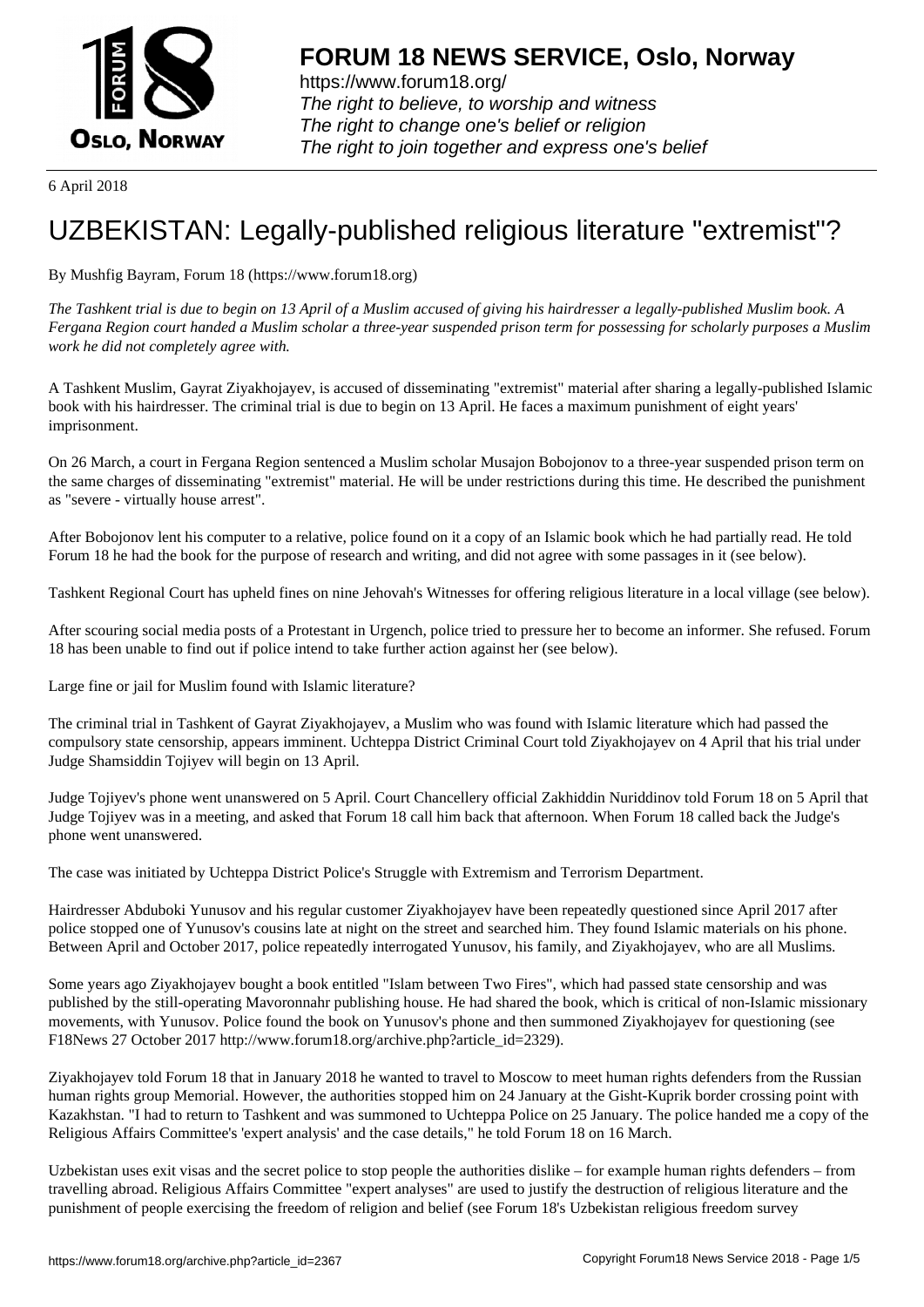Ziyakhojayev is facing trial under Criminal Code Article 244-1 ("Production, storage, distribution or display of materials containing a threat to public security and public order"), Part 2 ("Dissemination of materials containing ideas of religious extremism, separatism, and fundamentalism, calls for pogroms or violent eviction, or aimed at creating panic among the population, as well as the use of religion for purposes of breach of civil concord, dissemination of calumnious and destabilising fabrications, and committing other acts aimed against the established rules of conduct in society and public order").

Punishments under this Article, which is normally used against Muslims exercising their freedom of religion and belief, are a fine of up to 400 times the minimum monthly wage and deprivation of liberty for between five and eight years (see Forum 18's Uzbekistan religious freedom survey http://www.forum18.org/archive.php?article\_id=2314).

Uchteppa Court's Chancellery asked Ziyakhojayev to bring a positive testimonial from his local mahalla committee. A Chancellery official "hinted to me that most probably I will receive a fine." The official told him that "prison sentences are not given nowadays in such cases".

Mahalla (local district) committees, theoretically independent but in practice under state control, are used to impose restrictions on anyone trying to exercise their freedom of religion and belief (see Forum 18's Uzbekistan religious freedom survey http://www.forum18.org/archive.php?article\_id=2314).

Police force witness to rewrite evidence

Ziyakhojayev told Forum 18 that "it looks like Abduboki Yunusov will be called by the Court as a witness in my case." Yunusov was summoned to Uchteppa Police on 31 December 2017 and told to rewrite his previous statement.

"Police put 31 December as the date of opening of the case, which originally was opened in October," Ziyakhojayev told Forum 18. "I don't know exactly what Yunusov wrote under police dictation, or if he wrote anything incriminating me. It looks like Yunusov's previous statement was not convincing enough for the police."

Forum 18 asked the police why they wrongly recorded 31 December 2017 as the opening date of the case against Ziyakhojayev, and ordered Yunusov to change his statement. Senior Lieutenant Akhmedov from Uchteppa Police Struggle with Extremism and Terrorism Department claimed to Forum 18 on 5 April that "on that date we did not open a new case but only referred it to the police investigators."

Senior Lieutenant Akhmedov refused to tell Forum 18 the investigators' names. He said that Ziyakhojayev will "most probably be given a fine". Asked why the case was brought and why Muslims cannot read or carry Islamic literature on their phones, Akhmedov did not answer. He refused to talk further with Forum 18.

Rigged trials with flagrant breaches of the rule of law and due process are common in Uzbekistan (see Forum 18's Uzbekistan religious freedom survey http://www.forum18.org/archive.php?article\_id=2314).

Muslim scholar given suspended prison term

On 5 February the trial began in the eastern Fergana [Farghona] Region of Musajon Bobojonov, a Muslim and researcher on Muslim theology. Bobojonov also works as a human rights defender, and is Director of the local branch of Ezgulik (Goodness) human rights organisation in Andijan [Andijon].

On 26 March, Judge Bobokhon Vakhabov of Kuva District Criminal Court handed down a three-year suspended prison term for storing extremist religious materials on his notebook computer and sharing them with others, according to the verdict seen by Forum 18.

Bobojonov was convicted under Criminal Code Article 244-1 ("Production, storage, distribution or display of materials containing a threat to public security and public order"), Part 2 ("Dissemination of materials containing ideas of religious extremism, separatism, and fundamentalism, calls for pogroms or violent eviction, or aimed at creating panic among the population, as well as the use of religion for purposes of breach of civil concord, dissemination of calumnious and destabilising fabrications, and committing other acts aimed against the established rules of conduct in society and public order").

The decision imposes a curfew on Bobojonov, ordering him to be at home between 9 pm and 6 am for three years. He will have to report to police in Marhamat District of Andijan Region, where he lives. He cannot leave the District without the police's written permission.

Bobojonov described the case against him as "a fabrication". "Those who know me know that I am not an extremist," he told Forum 18 on 5 April. He said he had the materials on his computer for his research and writings.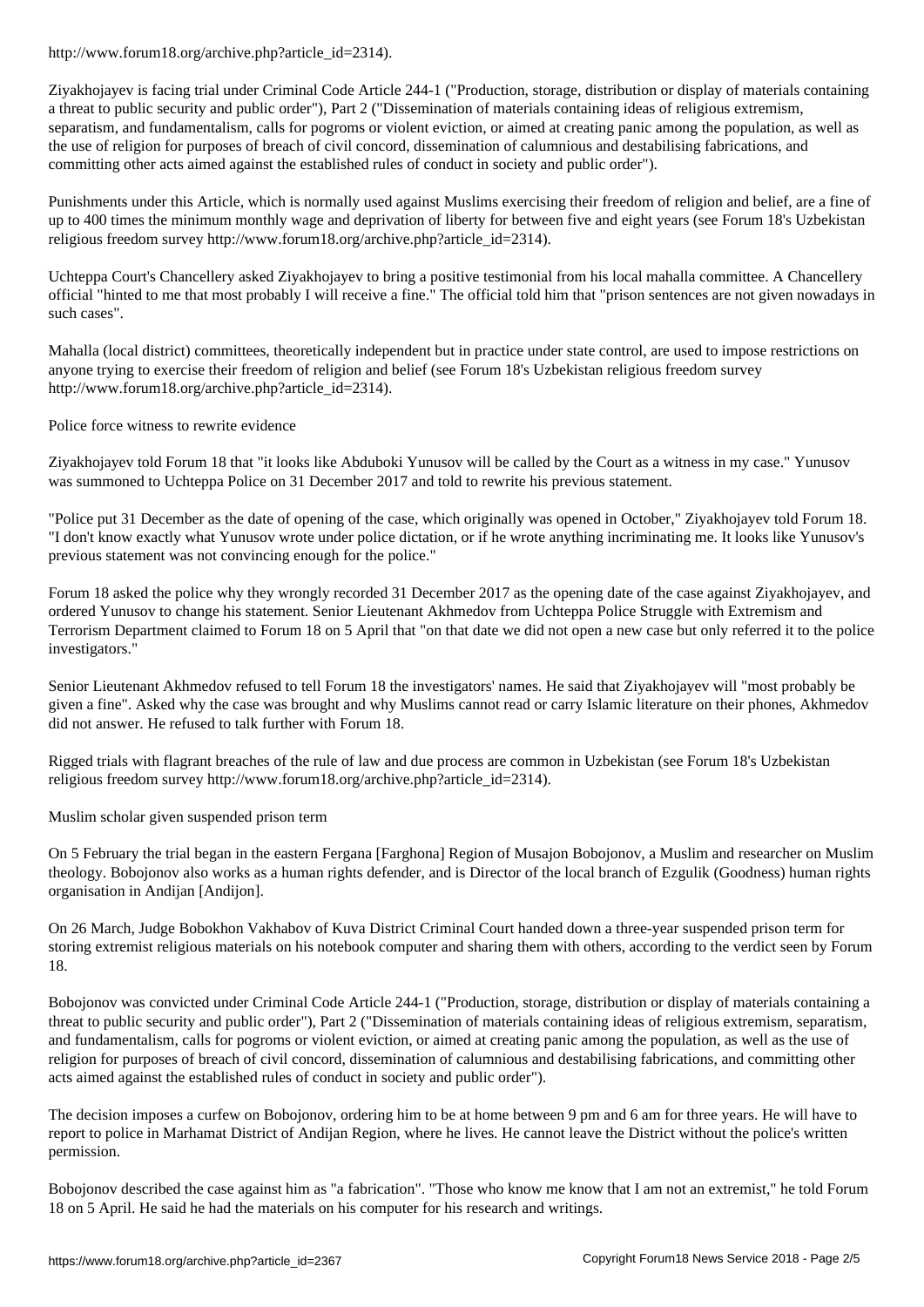Bobojonov told Forum 18 that he as a graduate of Tashkent State University's Oriental Studies faculty as well as Cairo University in Egypt. "I have carried out extensive studies on the effects of extremist religious literature on Islam, and my works were previously published in the Uzbek media."

Bobojonov described the punishment as "severe - virtually house arrest". He said he appealed against the decision to Fergana Regional Court on 2 April. "I am waiting for the Court to announce the appeal date," he told Forum 18.

Why the case?

On 1 August 2017 Fergana Regional National Security Service (NSS) secret police (now the State Security Service) raided the home of one of Bobojonov's relatives in an unrelated non-freedom of religion case. Officers confiscated her mobile and notebook computer, on which the Muslim religious materials were found, according to the court verdict.

Bobojonov told Forum 18 that his relative had used his computer in the past and had copied the materials from it.

At his trial, the court questioned the relative, as well as another relative who had also copied the same materials into her mobile phone. The court was particularly interested in the book by Imam Abdulloh-domla, "Those Who Love Paradise". It qualified the book as "extremist", citing "expert analyses" from 29 September and 11 October 2017.

Bobojonov explained to Forum 18 that he received the book and the sermons of Abdulloh-domla from a relative who asked him for his opinion on them. He told Forum 18 that he thinks that Abdulloh-domla lives and works as Imam in Osh in Kyrgyzstan. Bobojonov said that he does not know whether this is the Imam's real name and also does not know his last name.

The Chief Imam of Osh Region in Kyrgyzstan said that he knows of the book, but does not know the author. "There are many Imams in Osh by the name Abdullo-domla," Niyazali Aripov told Forum 18 on 5 April. "I don't know who you are talking about." He added that he does not know whether any of them were charged with "extremism".

It is not specified in the Court decision, but Bobojonov told Forum 18 that Judge Vakhabov evaluated one comparison of Abdullo-domla as extremist. "Abdullo-domla allegedly said in that passage that women of our day should take as an example the woman, a contemporary of Prophet Muhammad, who offered her two sons to the Prophet for holy war," Bobojonov recounted. "I have read almost half the materials, and there was no such statement in what I read."

Bobojonov said that even if the statement was there, "I don't know in what context he had said it, and that is not my proposition anyway."

Asked on 5 April why Muslims cannot read religious literature freely and express their opinions on it, Judge Vakhabov told Forum 18: "I cannot give you information on the case." When Forum 18 asked why the Court handed such a punishment to Bobojonov knowing him as a scholar who writes on Islam, he responded only: "He has already appealed." Judge Vakhabov declined to talk further to Forum 18.

Bobojonov "not an extremist"

Human rights defenders told Forum 18 they are convinced that the charges are unjustified. Bobojonov's colleague from Ezgulik in Tashkent, Abdurakhmon Tashanov, told Forum 18 on 4 April that Bobojonov "is a kind man, and has helped many whose rights were violated. He is no extremist".

Galima Bukharbayeva, a journalist in Almaty in Kazakhstan, also pointed to Bobojonov's record defending the rights of labour migrants. "How can he be an extremist violating the rights of others when he himself defends religious and non-religious individuals?" she told Forum 18.

Jehovah's Witness fines for distributing religious literature upheld

On 10 December 2017 police stopped nine Jehovah's Witnesses from distributing religious literature to passersby in the village of Zarkent in Parkent District in Tashkent Region. Police took Yevgeni Kupayev, Natalya Kupayeva, Mukhriddin Nuraliyev, Gulnora Islamova, Samariddin Usmonaliyev, Sabina Amirbekova, Sara Jafarova, Anna Mirzababayeva and Shohsanam Turopova to a police station. "There they were compelled to write statements, and sign the police report," Jehovah's Witnesses told Forum 18 on 3 April.

Police also confiscated mobile phones from several of the Jehovah's Witnesses, a tablet device from Turopova, and a mobile and a tablet device from Kupayev. They were released the same day.

On 8 January 2018, Parkent District Administrative Court fined all nine Jehovah's Witnesses 10 times the minimum monthly wage each. All were punished under Administrative Code Article 184-2 ("Illegal production, storage, or import into Uzbekistan, with the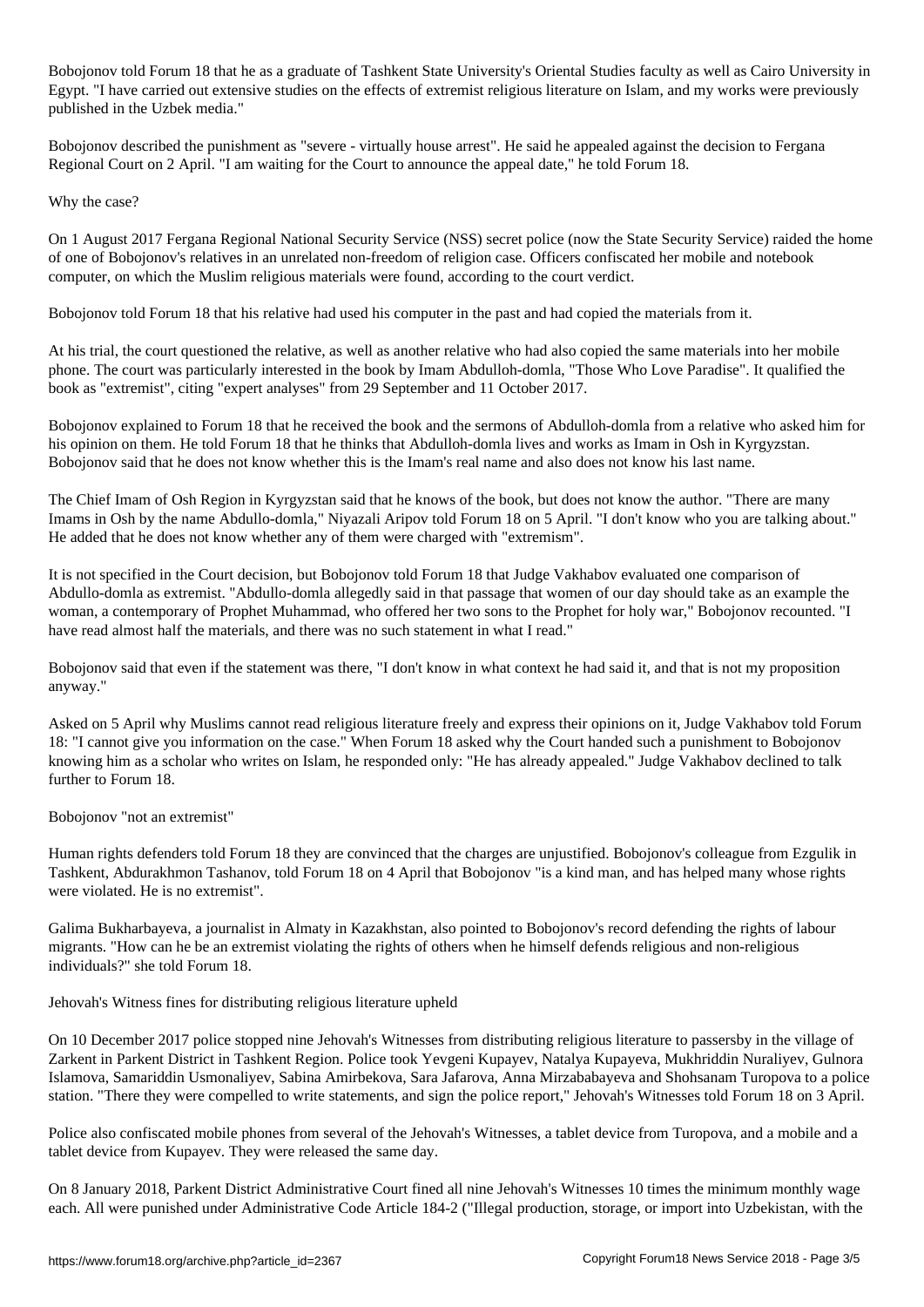Law"), Part 2 ("Attracting believers of one confession to another (proselytism) and other missionary activity").

On 9 February, Tashkent Regional Administrative Court rejected the Jehovah's Witnesses' appeals against the convictions and fines.

Protestant harassed, compelled to cooperate with police

Officers of the Police Struggle with Extremism and Terrorism Department in Urgench [Urganch] in the north-western Khorezm Region harassed Protestant Nargiza Khusainova. They also pressured her to become a police informer, which she refused to do, local Protestants, who asked not to be named for fear of state reprisals, told Forum 18 on 9 March.

The secret police often try to recruit spies or send informers to religious communities (see Forum 18's Uzbekistan religious freedom survey http://www.forum18.org/archive.php?article\_id=2314).

Khusainova belongs to the Church led by Pastor Ahmadjon Nazarov. He and many church members have repeatedly been punished (see F18News 27 October 2017 http://www.forum18.org/archive.php?article\_id=2329).

On 17 January, two plain-clothed officers, Captain Mukhammad Rakhimov and Senior Lieutenant Timur Tojiyev, approached Khusainova on the street in Urgench's Gulchilar Mahalla. "The officers told Khusainova that they represent Urgench Police, and that they would like to talk with her," Protestants told Forum 18.

The officers told Khusainova that "they have a DVD-disc with materials on it compromising her." They said that they have "recorded her correspondence over the internet, in the Russian social network odnoklassniki.ru, with her classmate who lives in Russia, in which they discussed the Bible and the apocalyptic events described in the Bible." They "warned Khusainova that if they send the materials to the Religious Affairs Committee in Tashkent for 'expert analysis' she will be punished."

The two officers offered Khusainova to cooperate with them and tell them about her visits to the Russian Federation from 2012 to 2014. They asked her about the purpose of her visits, who she travelled with, the addresses she visited in Russia, what activity exactly she was engaged while in Russia, which parts of Russia she visited, who her religious contacts in these places were, how long each stay was, and what her exact religious beliefs are.

Khusainova "refused to write a statement but signed the official record that she knew of the contents of the DVD."

Protestants told Forum 18 that, as of 5 April, they have not heard that the police have taken further action against Khusainova.

Neither Officer Rakhimov nor Officer Tajiyev would tell Forum 18 on 5 April whether they have opened a case against Khusainova. When Forum 18 asked each of them why they harassed Khusainova and offered her to work as informer for the police, they immediately put the phone down. They did not answer their phones when called back several times the same day.

Interior Ministry media and internet monitoring

In 2017 the authorities formalised their monitoring of internet communications. Prime Minister Abdulla Aripov issued a decree on 30 October 2017 ordering the Interior Ministry to establish a new Chief Department of Information Analysis.

The decree says that alongside with the function of public relations, the Department "will monitor the media and the world wide web, the internet, round the clock in order to reveal objectionable information, which offends the authority of organs of internal affairs, and will immediately prepare a response."

A human rights defender, who wished to remained anonymous for fear of state reprisals, complained to Forum 18 on 4 April that "this decree makes it lawful for the authorities to intrude into the private social media accounts to find 'evidence' to punish individuals."

The authorities have long scoured private electronic communications and social media accounts for materials to punish individuals for exercising freedom of religion or belief (see Forum 18's Uzbekistan religious freedom survey http://www.forum18.org/archive.php?article\_id=2314). (END)

For more background, see Forum 18's Uzbekistan religious freedom survey at http://www.forum18.org/Archive.php?article\_id=2314.

Full reports on freedom of thought, conscience and belief in Uzbekistan can be found at http://www.forum18.org/Archive.php?query=&religion=all&country=33.

For a personal commentary by a Muslim scholar, advocating freedom of religion and belief for all as the best antidote to Islamic